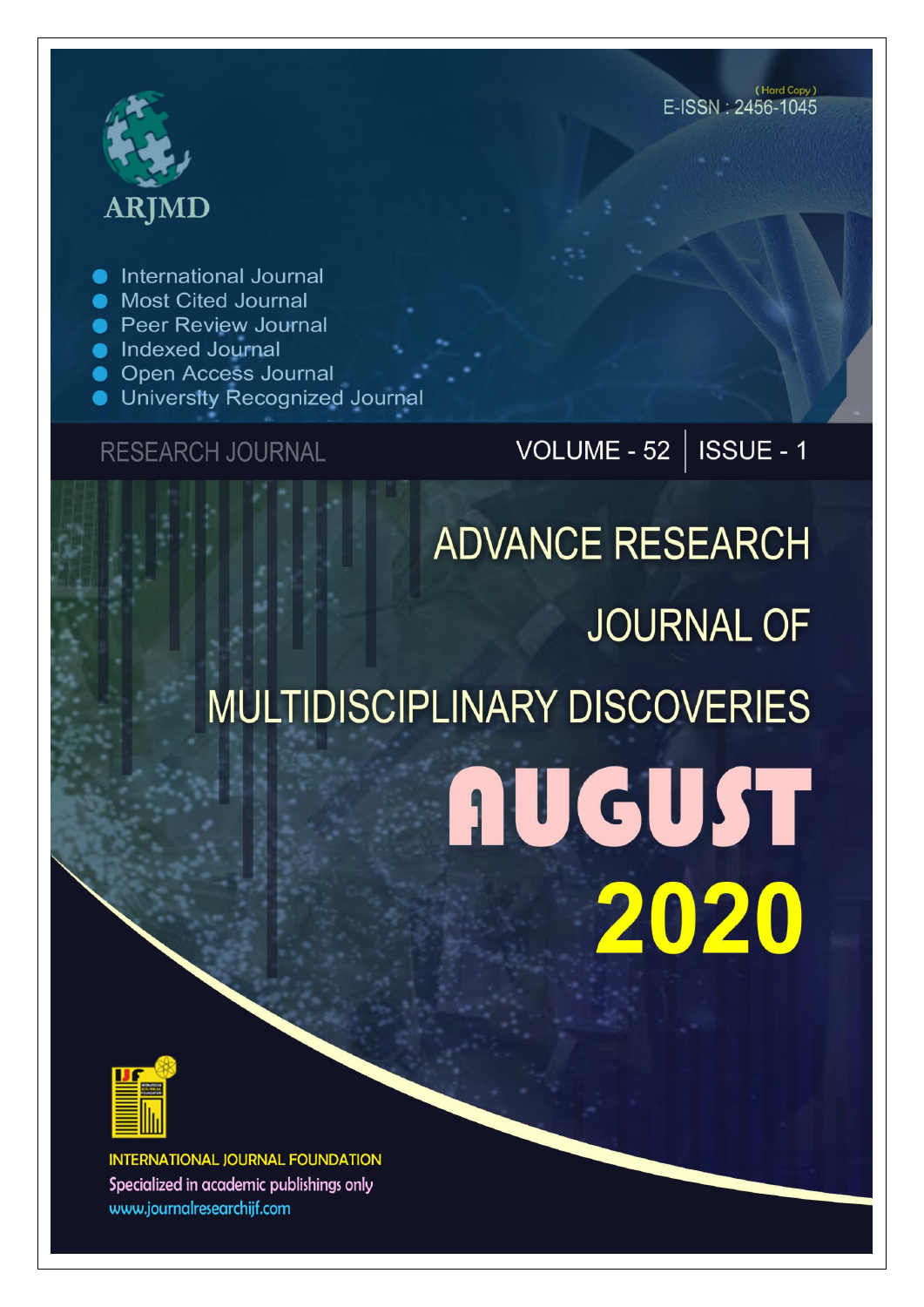

## **A panel study of the Patterns and Drivers of conflict in the Niger Delta area**

#### **ORIGINAL RESEARCH ARTICLE NAME OF THE AUTHOR**

**ISSN :** 2456-1045 (Online) **ICV Impact Value:** 72.30 **GIF- Impact Factor:** 5.188 **IPI Impact Factor:** 3.54 **Publishing Copyright** @ International Journal Foundation **Article Code:** SS-V52-I1-C3-AUG-2020 **Category :** SOCIAL SCIENCE **Volume :** 52.0 (AUGUST-2020 EDITION ) **Issue:** 1 (One) **Chapter** : 3 (Three) **Page :** 11-19 **Journal URL:** www.journalresearchijf.com **Paper Received:** 14.10.2020 **Paper Accepted:** 27.10.2020 **Date of Publication:** 10-11-2020 **Doi No.**[:10.5281/zenodo.4267692](https://doi.org/10.5281/zenodo.4267692
)

**Dr. Gbenemene Kpae\***

*University of Port Harcourt, Choba, East-West Rd, Nigeria*

#### **ABSTRACT**

 $T$ his is a panel research that examined the changes in the perception of grievances stemming from government economic programmes among youth group in Ndokwa East Local Government Area in Delta State of Nigeria. Specifically, the study investigated the perception of participants over the implementation of government employment/empowerment programmes in the local government area. The research is anchored on Robert Merton's anomie theory. The study also drew on Ted Gurr's Frustration-Aggression and Albert Cohen's theories to enhance its analysis. The study adopted a survey design method. Pre-coded questionnaires were administered to 20 respondents that were selected using purposive sampling techniques. The result shows that 85% of the respondents believe that there is limited chance for youths not linked to political elites to benefit from government employment/empowerment programmes, while only 10% disagreed with the statement. The study also reveals that despite increase in government employment and empowerment programmes, lack of transparency, inclusiveness, and accountability in the implementation process hinders many youths unconnected to politicians the opportunity to benefit.

#### **KEYWORDS:** Unemployment, patterns, drivers, conflict, Nigeria

#### CITATION OF THE ARTICLE



**Kpae G.** (2020) A panel study of the Patterns and Drivers of conflict in the Niger Delta area; *Advance Research Journal of Multidisciplinary Discoveries;* 52(3) pp. 11-19

*\* Corresponding Author*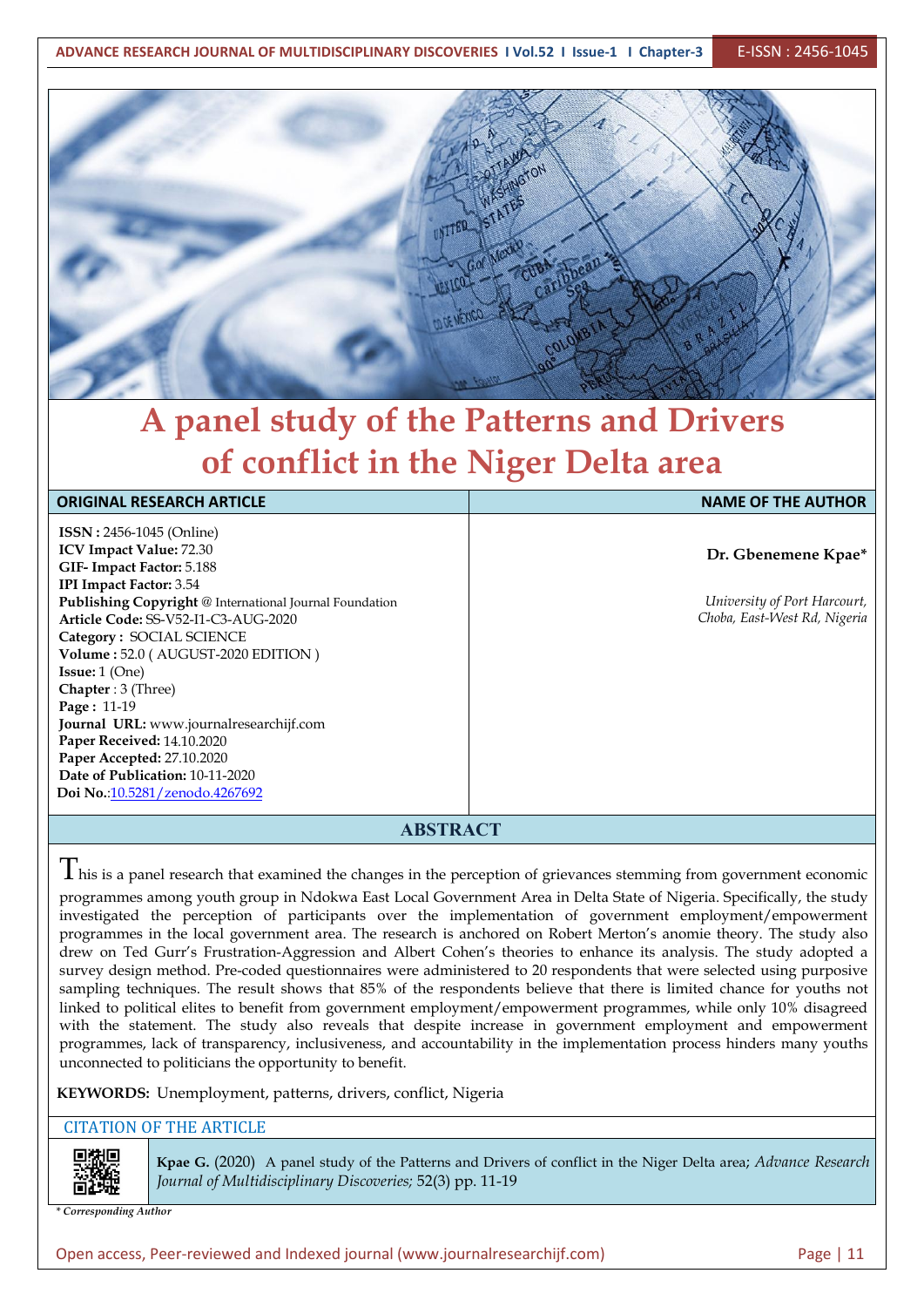#### **I. INTRODUCTION**

Unemployment is one of the biggest social problems facing the Nigerian society today because of the present economic recession in which many companies are downsizing. The youth are mostly affected by the high rate of unemployment in Nigeria. As unemployment rate continues to rise so there is increase in youth restiveness and other forms of criminal behavior, such as kidnapping, oil bunkering, militancy, armed robbery, piracy etc. According to the National Bureau of Statistics, Nigeria's unemployment rate was 13.3% in second quarter of 2016, up from 12.1% in March, reaching the highest since 2009. Youth unemployment also increased to 24% in 2016 from 21.5% in 2009.

The government has put in place several  $\Box$ employment and empowerment programmes such as the Federal Government Subsidy Reinvestment<br>Programme (SURE-P Project and N-POWER DROGRAM), and the Delta State Development Programme (SURE-P Project and N-POWER of index for jobless youths and assuaging their grievances, but PROGRAM), and the Delta State Development Commission Programme (DESOPADEC) as well as employing some youths from oil producing communities for surveillance and pipeline monitoring. Despite how laudable these programmes are, they have failed to ameliorate the unemployment situation<br>facing many youth from oil bearing communities facing many youth from oil bearing communities including those from Ndokwa East. Many have resorted to subsistent fishing/farming and daily low paying jobs for their survival. Due the high level of<br>joblessness among youth in oil producing<br>communities and increased poverty, there is an joblessness among youth in oil producing communities and increased poverty, there is an increasing demand for increase in revenue derivation or outright resource control from various militant groups in the Niger Delta.

The unemployment situation facing oil producing communities is made worse due to the activities of multinational oil companies (MUOCs). These companies, in many occasions, fail and also neglect their corporate social responsibilities to the communities where they operate. Some provide employment opportunities for some youth of these communities; however majority of these employments are usually temporarily and on part time basis. As a result, many oil bearing communities lack basic infrastructural development, which increases the poverty situation in many oil bearing communities.

In view of the current rate of joblessness in Ndokwa East Local Government Area, this research tries to provide data aimed at measuring ongoing programme performance, and to track the experiences of cohesive groups of participants through time to reveal any evolving changes to their experiences or attitudes which may be attributable to NSRP's interventions. Specifically, the study intends to track changes (patterns, trends, drives and dynamics) in the

perception of grievances stemming from economic programme from cohort groups of youth in target states. The findings and conclusions reached in this study are based on two assumptions: (1) there is a significant relationship between high rate of unemployment and youth restiveness in an area; (2) there is likelihood for grievances among youth to increase when there is lack of transparency, accountability, and inclusiveness in government employment and empowerment programmes.

#### **1.2 Statement of the problem**

Conflict is an incessant problem in the oil rich Niger Delta region of Nigeria, because the region is undeveloped and many of her citizens are very poor. Youth unemployment in the region is also very high. As a result, any small incident triggers violent conflict. Several government programmes have been put in place including SURE-P and N-POWER programmes as a way of providing employment and empowerment these government programmes are sometime manipulated by political elites and do not end up benefitting the jobless youths intended for, and those connected to the political class tend to benefit from employment schemes. This situation creates the feeling of anger and frustration in many youths and fuels violence in the region. This situation is further compounded by activities of oil multinationals such as Shell, Agip, Exxon/Mobile and Total that are only interested in oil exploration but cares less about the impact of their activities on the environment and the communities. Several studies (Gbenemene, 2018) have examined some of the drivers of conflict in the Niger Delta area, but these studies have not investigated the perception of grievances stemming from implementation of government employment and empowerment schemes.

#### **1.3 Objectives of the study**

The aim of the study is to track the changes (patterns, and drivers) in the perception of grievances stemming from government economic programme from cohort youth group in Ndkow East Local Government Area, Delta State. Another, objective is to proffer solution to the issue of government employment and empowerment programmes.

#### **II. LITERATURE REVIEW**

#### **2.1 Theoretical Review**

An examination of Robert Merton's anomie theory will help us understand some of the drivers of conflict in Ndokwa East Local Government Area (LGA), particularly among the youths. The concept of anomie was originally developed by Emile Durkheim in his book titled, "The Division of Labour in Society,"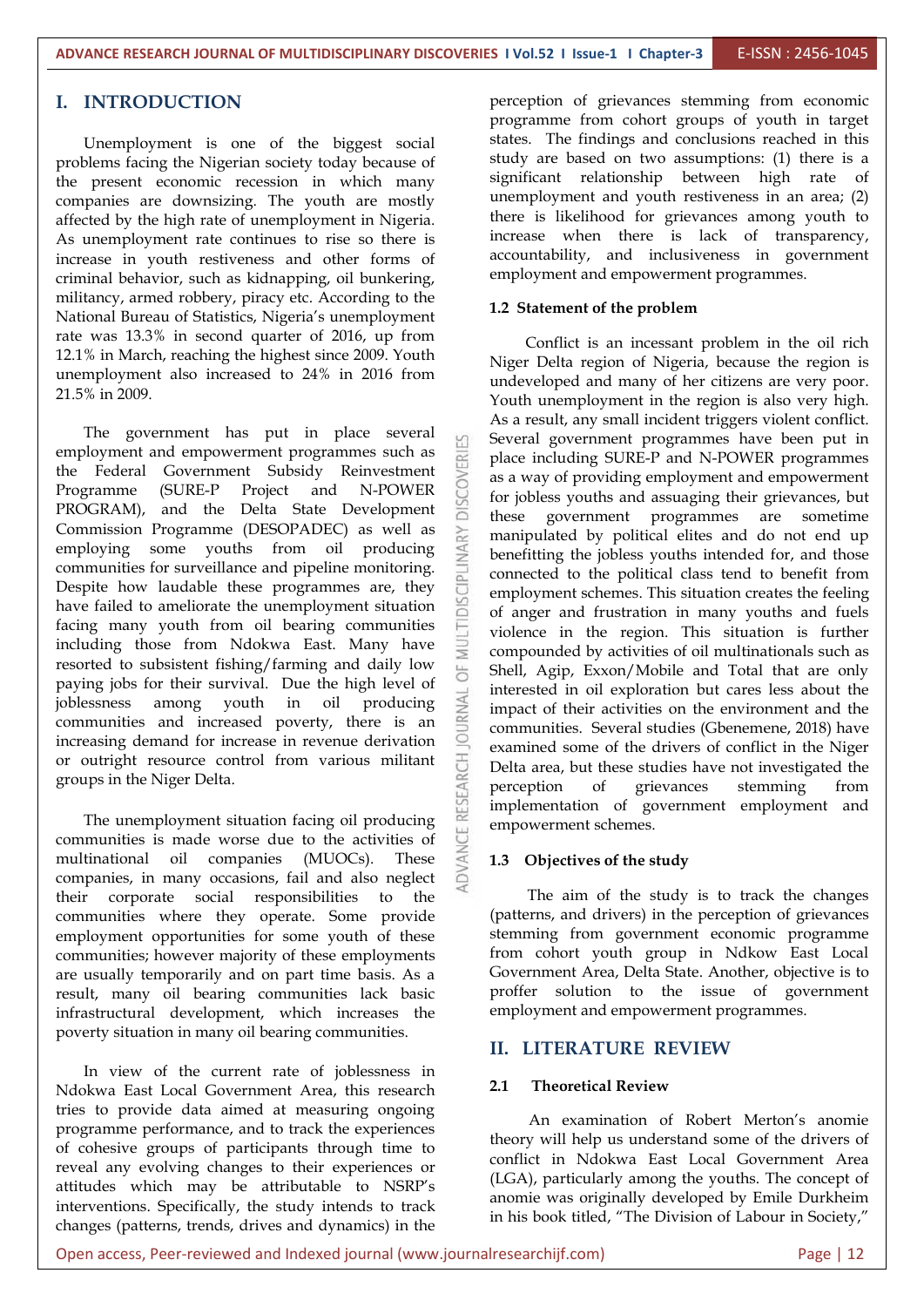where Durkheim argued that anomie exists in a society where the rules of how individuals interact with one another were disintegrated, and people were unable to determine how to act towards one another. Durkheim, therefore, opined that anomie would exist where there is a mismatch between personal or group standards and wider social standards, or from the lack of social ethic which produces moral regulation and absence of legitimate expiration. Merton extended Durkheim;s analysis by conceptualizing anomie as a state of normlessness in society, and such normlessness arising when there is inconsistency between cultural goals and the means of achieving them. Thus, Merton contended that anomie would result due to social response or adaptation due to a disjunction between socially approved means and culturally accepted goals. Merton buttressed his arguments by noting that the rate of deviance in American society compared to other societies was due<br>to the emphasis on success goals more than the to the emphasis on success goals more than the emphasis on approved means of achieving these goals.<br>The stratification of society, therefore, limits the emphasis on approved means of achieving these goals. The stratification of society, therefore, limits the opportunities for success for the less privileged Another study<br>member of society. Drawing from this hypothesis,<br>Ndokwa East Local Government Area (LGA) is rich in<br>mineral resources (crude oil) but majority of her young member of society. Drawing from this hypothesis, Ndokwa East Local Government Area (LGA) is rich in mineral resources (crude oil) but majority of her young people are jobless. Although majority of the youths lack the skills that make them employable, but the limited employment opportunities in the LGA and the nation generally, make many youth frustrated and  $\sum_{i=1}^{\infty}$ increase the anger for violence. This situation is made<br>worst with the Nigerian culture that encourages<br>everybody to success without a corresponding worst with the Nigerian culture that encourages everybody to success without a corresponding<br>emphasis on hard work. With few job opportunities in emphasis on hard work. With few job opportunities in Agip oil company operating in the area, many youths<br>are frustrated coupled with the fact that most<br>government employment/empowerment programmes<br>never get to most youths without political connections. are frustrated coupled with the fact that most government employment/empowerment programmes never get to most youths without political connections.

#### **2.2 Conceptual Review**

#### **The Concept of Conflict**

Conflict is the interaction of interdependent people who perceive incompatible goals and interference from each other in achieving those goals. Conflict can also mean a divergence of interest, or a belief that the parties' current aspirations cannot be achieved simultaneously. It is also a process where two parties try to frustrate each other's goal attainment. The root causes of conflict include political differences, economic and social inequality, ethnic and religious diversity, poverty and poor governance (Adegbonmire, 2015).

### **The Relationship between Unemployment and Conflict**

Unemployment, particularly among the youths is the driver of most conflict in the Sub-Sharan Africa. As

the population is growing with shrinking job prospect, many youths encounter frustration and anger about their job situation, which in many instances is a trigger for violent conflict. In a UN report on the relationship between unemployment and conflict, it concluded that youth unemployment was a threat to social stability, which makes those jobless youths vulnerable to recruitment by rebels. Accordingly, an unemployed go through economic crunch because they are unable to meet their financial obligations, which may lead to a decline in the standard of living, and subsequently violent tendencies. Unemployment creates poverty and low self-esteem in the jobless. When the period of unemployment is extensive, the victim becomes frustrated and violent (Fougerer, Francis & Julien, 2009). Similarly, Diejomoah and Orimalade (1971) noted that one of the consequences of generalized unemployment is the rise in the wave of violent crimes in society. Also, Steven and Rudolf (2001) analyzed the effect of unemployment on violent crime and found a significant positive drop in crime which was attributable to the decline in the unemployment rate. examined the link between unemployment and violent conflict including gang violence using economic models of developing country civil wars with special focus on the occurrence of 'youth bulge'. It found that youth unemployment constitutes a key cause of insurgency or civil war in developing countries (Cramer, 2011).

#### **III. METHODOLOGY AND DELIVERY**

Primary data for this research was obtained through administration of pre-coded questionnaire to 20 respondents who are members of Ndokwa East Youth Assembly (NEYA). Another method of data collection was through oral interview of respondents. Apart from the primary data used for this research, secondary data were sourced through books, journals, and internet sources. Prior to the date of the interview, the lead researcher had pre-informed the youth president who also doubles as the gatekeeper to inform the participants about the scheduled interview. In order to ensure that all participants were present during the interview the lead researcher made several telephone calls and sent SMS to participants notifying them of the date and venue of the interview.

The questions in the questionnaire were divided into three separate sections so as to elicit different sets of information from the respondents. The first section contains questions on socio- demographic factors, while the second sections contains questions on the of empowerment programmes, and the last section contains questions on respondents' observed changes in the implementation of government employment/ empowerment programmes. In addition, oral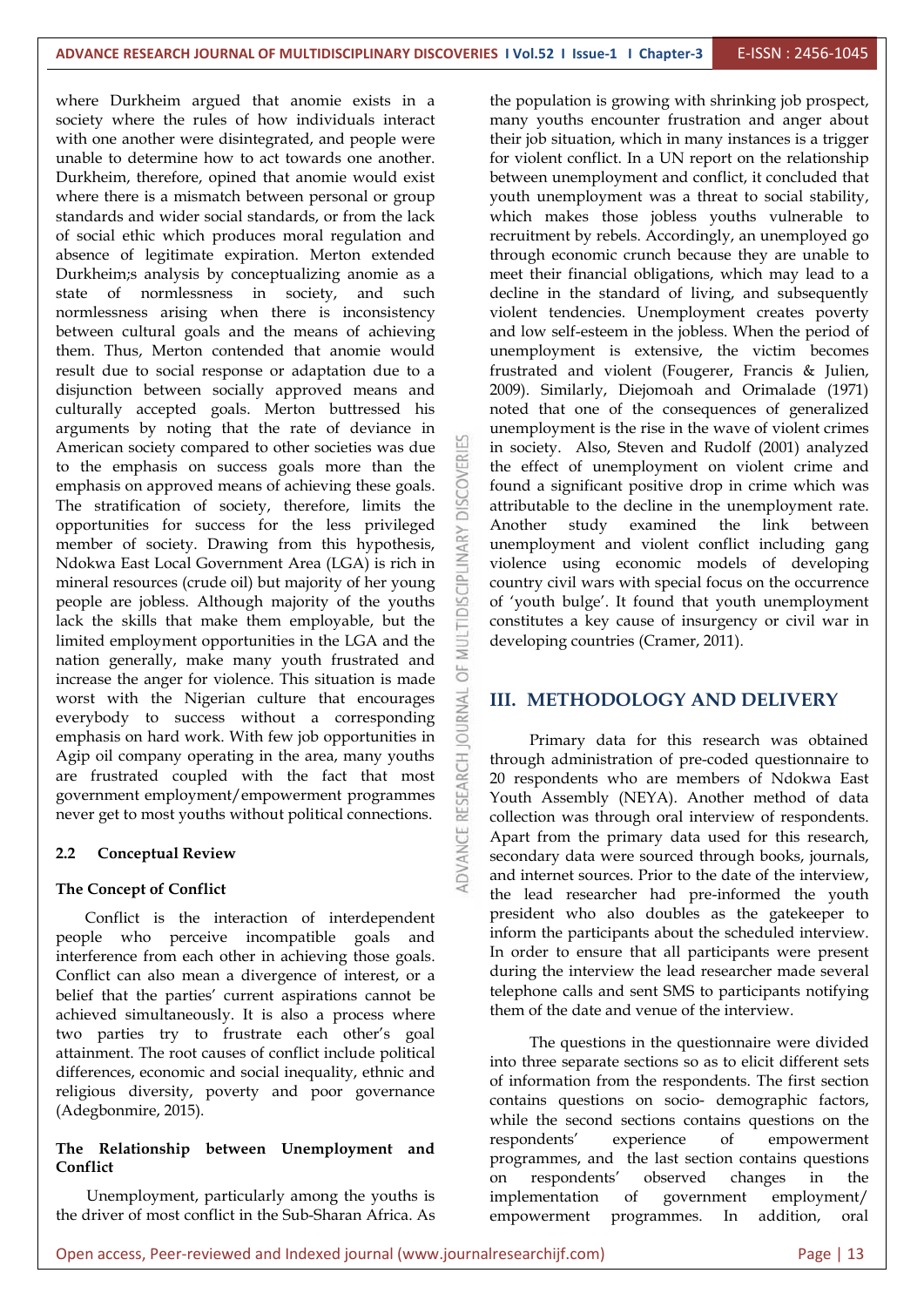ADVANCE RESEARCH JOURNAL OF MULTIDISCIPLINARY DISCOVERIES

interview was conducted in order to elicit detail information from some respondents who were not literate enough to understand the type of questions they were being asked.

The population of this research was members of Ndokwa East Youth Association. The sample size for this research is 20 sampled members of the association who are selected for the purpose of administration of the questionnaire and continuation of the longitudinal cohort study. The procedure for this study is based on a purposive sampling technique. The questionnaires were administered to respondents based on their level of participation in the association and knowledge of issues within local government area, particularly how employment programmes were implemented. The interview of respondents was conducted in three days from  $2<sup>nd</sup>$  of October through  $3<sup>rd</sup>$  of October, 2016 at Aboh, the local government headquarter of Ndokwa East Local Government Area of Delta State.

#### **IV. RESULT AND DISCUSSION**

#### **4.1: Data Presentation**

**Table 4.1:** Distribution of Respondents by Socio- Economic-Demographic Characteristics

| undergraduate university degree, there is the tendency<br>MUL<br>Valid<br>Cumulative<br>Categories<br>Frequencies   Percent  <br>to conclude that majority of the youths are<br>Percent<br>Percent<br>5F<br>unemployable. However, some respondents contend<br>Female<br>20.0<br>20.0<br>20.0<br>4<br>that youths in the area are actually unemployable<br>RESEARCH JOURNAL<br>Male<br>16<br>80.0<br>80.0<br>100.0<br>because they are poorly educated. On the other hand,<br>Total<br>20<br>100.0<br>100.0<br>others disagree that youths in the area are not<br>Age<br>unemployable. They argue that youths are employable<br>10,0<br>2<br>10.0<br>10.0<br>but the poor implementation by the government of<br>6<br>$26 - 30$<br>40.0<br>30.0<br>30.0<br>31-35<br>60.0<br>100.0<br>12<br>60.0<br>skill acquisition and employment programmes make<br><b>Total</b><br>20<br>100.0<br>100,0<br>them unemployable.<br><b>Education Level</b><br>ADVANCE<br>Completed junior<br>$\overline{2}$<br>10.0<br>10.0<br>10.0<br>Table 4.3: Youths are Underemployed<br>Secondary School<br>Completed Senior<br>Valid<br>Cumulative<br>12<br>60.0<br>70.0<br>60,0<br>Categories<br>Secondary School<br>Percent<br>Frequency<br>Percent<br>Percent<br>Completed two year<br>5.0<br>5.0<br>Not true<br>5.0<br>$\mathbf{1}$<br>15.0<br>85.0<br>post-secondary<br>3<br>15.0<br>3<br>Partially true<br>15.0<br>20.0<br>15.0<br>education<br>80,0<br>True<br>80.0<br>100.0<br>16<br>Completed<br><b>Total</b><br>20<br>100,0<br>100.0<br>5.0<br>5.0<br>90.0<br>undergraduate<br>$\mathbf 1$<br>university degree<br>The data shows that overwhelming majority of<br>Complete graduate<br>$\overline{2}$<br>10.0<br>10.0<br>100.0<br>the youths $(80\%)$ is underemployed while only 5% of<br>university degree<br>Total<br>20<br>100.0<br>100.0<br>respondents think otherwise. As to why many youths<br><b>Marital Status</b><br>are underemployed, many respondents attribute this<br>65.0<br>65.0<br>65.0<br>Single<br>13<br>situation to lack of employment opportunities and lack<br>7<br>Married<br>35.0<br>35.0<br>100.0<br>of transparency, and inclusiveness in government<br>20<br><b>Total</b><br>100.0<br>100.0 |            |  |  |
|--------------------------------------------------------------------------------------------------------------------------------------------------------------------------------------------------------------------------------------------------------------------------------------------------------------------------------------------------------------------------------------------------------------------------------------------------------------------------------------------------------------------------------------------------------------------------------------------------------------------------------------------------------------------------------------------------------------------------------------------------------------------------------------------------------------------------------------------------------------------------------------------------------------------------------------------------------------------------------------------------------------------------------------------------------------------------------------------------------------------------------------------------------------------------------------------------------------------------------------------------------------------------------------------------------------------------------------------------------------------------------------------------------------------------------------------------------------------------------------------------------------------------------------------------------------------------------------------------------------------------------------------------------------------------------------------------------------------------------------------------------------------------------------------------------------------------------------------------------------------------------------------------------------------------------------------------------------------------------------------------------------------------------------------------------------------------------------------------------------------------------------------------------------------------------------------------------------|------------|--|--|
|                                                                                                                                                                                                                                                                                                                                                                                                                                                                                                                                                                                                                                                                                                                                                                                                                                                                                                                                                                                                                                                                                                                                                                                                                                                                                                                                                                                                                                                                                                                                                                                                                                                                                                                                                                                                                                                                                                                                                                                                                                                                                                                                                                                                              |            |  |  |
|                                                                                                                                                                                                                                                                                                                                                                                                                                                                                                                                                                                                                                                                                                                                                                                                                                                                                                                                                                                                                                                                                                                                                                                                                                                                                                                                                                                                                                                                                                                                                                                                                                                                                                                                                                                                                                                                                                                                                                                                                                                                                                                                                                                                              | <b>Sex</b> |  |  |
|                                                                                                                                                                                                                                                                                                                                                                                                                                                                                                                                                                                                                                                                                                                                                                                                                                                                                                                                                                                                                                                                                                                                                                                                                                                                                                                                                                                                                                                                                                                                                                                                                                                                                                                                                                                                                                                                                                                                                                                                                                                                                                                                                                                                              |            |  |  |
|                                                                                                                                                                                                                                                                                                                                                                                                                                                                                                                                                                                                                                                                                                                                                                                                                                                                                                                                                                                                                                                                                                                                                                                                                                                                                                                                                                                                                                                                                                                                                                                                                                                                                                                                                                                                                                                                                                                                                                                                                                                                                                                                                                                                              |            |  |  |
|                                                                                                                                                                                                                                                                                                                                                                                                                                                                                                                                                                                                                                                                                                                                                                                                                                                                                                                                                                                                                                                                                                                                                                                                                                                                                                                                                                                                                                                                                                                                                                                                                                                                                                                                                                                                                                                                                                                                                                                                                                                                                                                                                                                                              |            |  |  |
|                                                                                                                                                                                                                                                                                                                                                                                                                                                                                                                                                                                                                                                                                                                                                                                                                                                                                                                                                                                                                                                                                                                                                                                                                                                                                                                                                                                                                                                                                                                                                                                                                                                                                                                                                                                                                                                                                                                                                                                                                                                                                                                                                                                                              |            |  |  |
|                                                                                                                                                                                                                                                                                                                                                                                                                                                                                                                                                                                                                                                                                                                                                                                                                                                                                                                                                                                                                                                                                                                                                                                                                                                                                                                                                                                                                                                                                                                                                                                                                                                                                                                                                                                                                                                                                                                                                                                                                                                                                                                                                                                                              | $21 - 25$  |  |  |
|                                                                                                                                                                                                                                                                                                                                                                                                                                                                                                                                                                                                                                                                                                                                                                                                                                                                                                                                                                                                                                                                                                                                                                                                                                                                                                                                                                                                                                                                                                                                                                                                                                                                                                                                                                                                                                                                                                                                                                                                                                                                                                                                                                                                              |            |  |  |
|                                                                                                                                                                                                                                                                                                                                                                                                                                                                                                                                                                                                                                                                                                                                                                                                                                                                                                                                                                                                                                                                                                                                                                                                                                                                                                                                                                                                                                                                                                                                                                                                                                                                                                                                                                                                                                                                                                                                                                                                                                                                                                                                                                                                              |            |  |  |
|                                                                                                                                                                                                                                                                                                                                                                                                                                                                                                                                                                                                                                                                                                                                                                                                                                                                                                                                                                                                                                                                                                                                                                                                                                                                                                                                                                                                                                                                                                                                                                                                                                                                                                                                                                                                                                                                                                                                                                                                                                                                                                                                                                                                              |            |  |  |
|                                                                                                                                                                                                                                                                                                                                                                                                                                                                                                                                                                                                                                                                                                                                                                                                                                                                                                                                                                                                                                                                                                                                                                                                                                                                                                                                                                                                                                                                                                                                                                                                                                                                                                                                                                                                                                                                                                                                                                                                                                                                                                                                                                                                              |            |  |  |
|                                                                                                                                                                                                                                                                                                                                                                                                                                                                                                                                                                                                                                                                                                                                                                                                                                                                                                                                                                                                                                                                                                                                                                                                                                                                                                                                                                                                                                                                                                                                                                                                                                                                                                                                                                                                                                                                                                                                                                                                                                                                                                                                                                                                              |            |  |  |
|                                                                                                                                                                                                                                                                                                                                                                                                                                                                                                                                                                                                                                                                                                                                                                                                                                                                                                                                                                                                                                                                                                                                                                                                                                                                                                                                                                                                                                                                                                                                                                                                                                                                                                                                                                                                                                                                                                                                                                                                                                                                                                                                                                                                              |            |  |  |
|                                                                                                                                                                                                                                                                                                                                                                                                                                                                                                                                                                                                                                                                                                                                                                                                                                                                                                                                                                                                                                                                                                                                                                                                                                                                                                                                                                                                                                                                                                                                                                                                                                                                                                                                                                                                                                                                                                                                                                                                                                                                                                                                                                                                              |            |  |  |
|                                                                                                                                                                                                                                                                                                                                                                                                                                                                                                                                                                                                                                                                                                                                                                                                                                                                                                                                                                                                                                                                                                                                                                                                                                                                                                                                                                                                                                                                                                                                                                                                                                                                                                                                                                                                                                                                                                                                                                                                                                                                                                                                                                                                              |            |  |  |
|                                                                                                                                                                                                                                                                                                                                                                                                                                                                                                                                                                                                                                                                                                                                                                                                                                                                                                                                                                                                                                                                                                                                                                                                                                                                                                                                                                                                                                                                                                                                                                                                                                                                                                                                                                                                                                                                                                                                                                                                                                                                                                                                                                                                              |            |  |  |
|                                                                                                                                                                                                                                                                                                                                                                                                                                                                                                                                                                                                                                                                                                                                                                                                                                                                                                                                                                                                                                                                                                                                                                                                                                                                                                                                                                                                                                                                                                                                                                                                                                                                                                                                                                                                                                                                                                                                                                                                                                                                                                                                                                                                              |            |  |  |
|                                                                                                                                                                                                                                                                                                                                                                                                                                                                                                                                                                                                                                                                                                                                                                                                                                                                                                                                                                                                                                                                                                                                                                                                                                                                                                                                                                                                                                                                                                                                                                                                                                                                                                                                                                                                                                                                                                                                                                                                                                                                                                                                                                                                              |            |  |  |
|                                                                                                                                                                                                                                                                                                                                                                                                                                                                                                                                                                                                                                                                                                                                                                                                                                                                                                                                                                                                                                                                                                                                                                                                                                                                                                                                                                                                                                                                                                                                                                                                                                                                                                                                                                                                                                                                                                                                                                                                                                                                                                                                                                                                              |            |  |  |
|                                                                                                                                                                                                                                                                                                                                                                                                                                                                                                                                                                                                                                                                                                                                                                                                                                                                                                                                                                                                                                                                                                                                                                                                                                                                                                                                                                                                                                                                                                                                                                                                                                                                                                                                                                                                                                                                                                                                                                                                                                                                                                                                                                                                              |            |  |  |
|                                                                                                                                                                                                                                                                                                                                                                                                                                                                                                                                                                                                                                                                                                                                                                                                                                                                                                                                                                                                                                                                                                                                                                                                                                                                                                                                                                                                                                                                                                                                                                                                                                                                                                                                                                                                                                                                                                                                                                                                                                                                                                                                                                                                              |            |  |  |
|                                                                                                                                                                                                                                                                                                                                                                                                                                                                                                                                                                                                                                                                                                                                                                                                                                                                                                                                                                                                                                                                                                                                                                                                                                                                                                                                                                                                                                                                                                                                                                                                                                                                                                                                                                                                                                                                                                                                                                                                                                                                                                                                                                                                              |            |  |  |
|                                                                                                                                                                                                                                                                                                                                                                                                                                                                                                                                                                                                                                                                                                                                                                                                                                                                                                                                                                                                                                                                                                                                                                                                                                                                                                                                                                                                                                                                                                                                                                                                                                                                                                                                                                                                                                                                                                                                                                                                                                                                                                                                                                                                              |            |  |  |
|                                                                                                                                                                                                                                                                                                                                                                                                                                                                                                                                                                                                                                                                                                                                                                                                                                                                                                                                                                                                                                                                                                                                                                                                                                                                                                                                                                                                                                                                                                                                                                                                                                                                                                                                                                                                                                                                                                                                                                                                                                                                                                                                                                                                              |            |  |  |

respondents are males  $(80\%)$ , while  $20\%$  are females. Also majority of them (60%) fall between 31-35 years, 30% of the respondents fall within 26-30 years age bracket, and 10% of them are within 21-25 years.

Further, 60% of respondents have completed senior secondary school education, while 10% have completed graduate education, and another 10% have completed junior secondary school education and only 5% have completed undergraduate education. Finally, the data shows that majority of the respondents (65%) are single while 35% are married.

#### **4.2 Data Analysis**

#### **Experiences of Youth unemployment/Empowerment Programme**

**Table 4.2:** Youths are Unemployable

| <b>Categories</b> | Frequency | Percent | Valid<br>Percent | Cumulative<br>Percent |
|-------------------|-----------|---------|------------------|-----------------------|
| Not true          | 15        | 75.0    | 75.0             | 75.0                  |
| Partially true    | っ         | 10.0    | 10.0             | 85.0                  |
| True              |           | 15.0    | 15.0             | 100.0                 |
| Total             | 20        | 100.0   | 100.0            |                       |

**Cumulative**  $\begin{bmatrix} 1 \\ 2 \end{bmatrix}$  undergraduate university degree, there is the tendency The study reveals that 75% of respondents believe youths in the area are not unemployable compared to 15% who think it is true that many of the youths are unemployable. Arguably, when this findings is compared to participants level education, where majority had completed just senior secondary school, compared to the few that had completed to conclude that majority of the youths are unemployable. However, some respondents contend that youths in the area are actually unemployable because they are poorly educated. On the other hand, others disagree that youths in the area are not unemployable. They argue that youths are employable but the poor implementation by the government of them unemployable.

| Categories     |           | Percent | Valid   | Cumulative |
|----------------|-----------|---------|---------|------------|
|                | Frequency |         | Percent | Percent    |
| Not true       |           | 5.0     | 5.0     | 5.0        |
| Partially true |           | 15.0    | 15.0    | 20.0       |
| True           | 16        | 80.0    | 80,0    | 100.0      |
| Total          | 20        | 100.0   | 100,0   |            |

Data in table 4.1 indicates that majority of the this statement by participants may be tenable, The data shows that overwhelming majority of the youths (80%) is underemployed while only 5% of respondents think otherwise. As to why many youths are underemployed, many respondents attribute this situation to lack of employment opportunities and lack of transparency, and inclusiveness in government employment and empowerment programmes. While however, it is also arguable that where many of them have only completed senior secondary school education, it is difficult for them to find well-paying jobs with such level of education.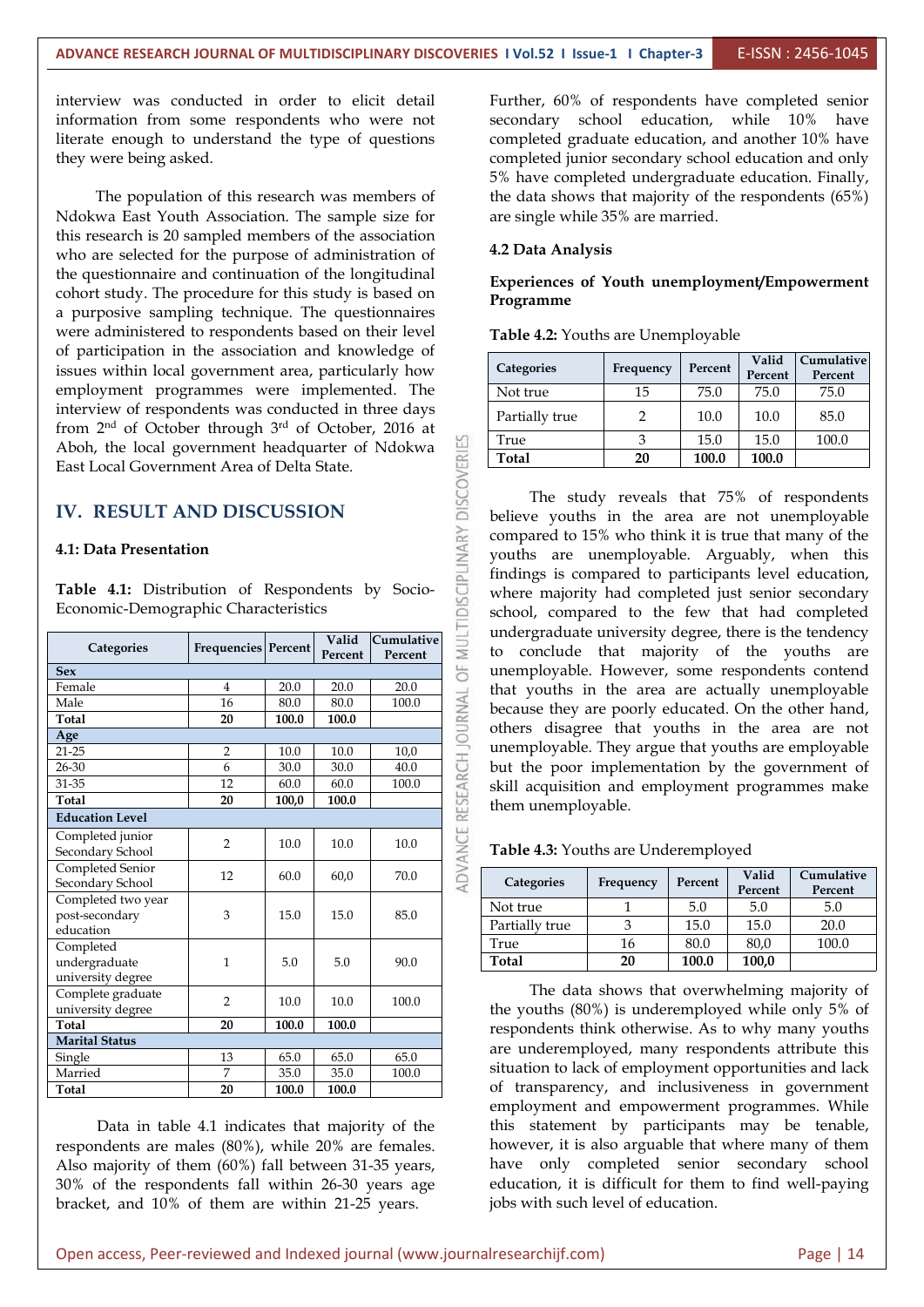| <b>Categories</b> | Frequency | Percent | Valid<br>Percent | Cumulative<br>Percent |
|-------------------|-----------|---------|------------------|-----------------------|
| Not true          |           | 15      | 55.0             | 55,0                  |
| Partially True    |           | 85.0    | 5.0              | 100.0                 |
| Total             | 20        | 100.0   | 100.0            |                       |

**Table 4.4:** 70-90% of Youths are Unemployed

85% of the respondents indicate that 70-90% of the youths are unemployed while 5% believe it untrue that 70-80% of the youths are unemployed. . The high rates of unemployment in the area could cause several social vices including youth violence and criminality. For example, Cohen (1965) identified depressed economic condition in a country and high unemployment rate as major factors that contribute to criminality and violence in a country. Cohen also argued that these factors are extremely difficult to change and address except there is reordering of the political and economic structure of a country. Recently, Asamu et al (2015) found unemployment to be a significant contributor to youth criminality and other political and economic structure of a country. Recently, Asamu et al (2015) found unemployment to be a significant contributor to youth criminality and other  $\Box$  empowerment unemployment increases youth restiveness.

| social vices. In sum, high rates of youth           |    |       |       |                                               |                  | govern         |
|-----------------------------------------------------|----|-------|-------|-----------------------------------------------|------------------|----------------|
| unemployment increases youth restiveness.           |    |       |       |                                               |                  | private        |
|                                                     |    |       |       |                                               | <b>CIPLINARY</b> | govern         |
| Table 4.5: Awareness of any government programmes   |    |       |       |                                               |                  | usually        |
| to provide employment/empowerment for youths        |    |       |       |                                               |                  | loyal to       |
|                                                     |    |       |       |                                               |                  | family         |
| $\Omega$                                            | 1  | 5.0   | 5.0   | 5,0                                           |                  | the gov        |
| Yes                                                 | 15 | 75.0  | 75.0  | 80.0                                          |                  | slim.          |
| No                                                  | 2  | 10.0  | 10.0  | 90.0                                          |                  |                |
| Don't Know                                          | 2  | 10.0  | 10.0  | 100.0                                         | <b>DURNAI</b>    | Table<br>Emplo |
| Total                                               | 20 | 100.0 | 100.0 |                                               |                  |                |
|                                                     |    |       |       | The result shows that majority of respondents | RESEARCH         | Categori       |
| (75%) indicate that they are aware of programmes by |    |       |       |                                               |                  | Yes            |
| government, private or non-government organization  |    |       |       |                                               |                  | No.            |
| to provide employment for youths of the area, while |    |       |       |                                               | ٣                | Total          |
| 10% said they do not know if such programmes exist. |    |       |       |                                               |                  |                |
| and empowerment programmes.                         |    |       |       |                                               |                  |                |
|                                                     |    |       |       |                                               |                  |                |

#### **Table 4.6: Listing of employment/empowerment programmes targeted at youths**

| Total              | 20 | 100.0 | 100.0 |       | "There is less care of the leader<br>$\mathbf{1} \cdot \mathbf{1}$ , and the $\mathbf{1} \cdot \mathbf{1}$ , and $\mathbf{1} \cdot \mathbf{1}$ , and $\mathbf{1} \cdot \mathbf{1}$ , and $\mathbf{1} \cdot \mathbf{1}$ |
|--------------------|----|-------|-------|-------|------------------------------------------------------------------------------------------------------------------------------------------------------------------------------------------------------------------------|
| Not applicable     |    | 10.0  | 10.0  | 100.0 |                                                                                                                                                                                                                        |
| Listed 4 and above |    | 5.0   | 5.0   | 90.0  | respondent, who stated,                                                                                                                                                                                                |
| Listed 2           |    | 35.0  | 35.0  | 85.0  | This situation was well articulated 1                                                                                                                                                                                  |
| Only listed 1      |    | 35.0  | 35.0  | 50.0  | are usually diverted by top politicians                                                                                                                                                                                |
| None listed        | 3  | 15.0  | 15.0  | 15.0  | respondents claim not to have b<br>employment/empowerment programm                                                                                                                                                     |

Our finding in table 4.6 shows that 70% o respondents either listed one or two porgrammes targeted at youths specifically, and 15% listed none. Further, 5% of respondents listed 4 above of such programmes, and 10% indicated not applicable. This means that more youths are aware of employment/empowerment programmes by

**Cumulative** noted that apart from the SURE-P (Subsidy Re-Not true 13 15 55.0 55,0 government, there are other programmes introduced Partially True  $\begin{array}{c|c|c|c|c|c|c|c|c} \hline 1 & 85.0 & 5.0 & 100.0 \ \hline \end{array}$  by the state government or other law makers government, private or non-government organizations targeted at youths. For instance, many respondents investment Programme) introduced by the federal representing Delta State such as SSai-n-OSSai emporwement programme, where the then member of the House of Representative representing Ndokwa East provided ke-ke and trucks for youths. There is also the YAAKEB empowerment programme introduced by Governor Okowa where youths of Delta State are trained in POP, Catherine and tilling. N-POWER, <sup>a</sup> federal government employment programme intended to engage graduate youths in teaching. Lastly, OSANEBI empowerment programme, where the current member of the state House of Assembly is training some youths of the area in skill acquisition. The new programmes are laudable in alleviating the unemployment situation in the area, except that most of these employment and programmes are provided by government officials and none is coming from the private sector. Since they are provided by the government and political elites, the beneficiaries are usually pre-selected and are mostly those close and loyal to the politician including their close friends and family members. The tendency for people not close to the government official to benefit or be selected is very slim.

> **Table 4.7:** Respondents benefit from Employment/Empowerment Programmes

| Categories |           | Percent | Valid   | Cumulative |
|------------|-----------|---------|---------|------------|
|            | Frequency |         | Percent | Percent    |
| Yes        |           | 5.0     | 5.0     | 5.0        |
| No         | 19        | 95.0    | 95.0    | 100.0      |
| Total      | 20        | 100.0   | 100.0   |            |

Listed 2 7 35.0 35.0 85.0 This situation was well articulated by one of the 95% of respondents claim not to have benefited from any employment/empowerment programmes, while only 5% said they have benefited from such programmes. The reason why many of the respondents claim not to have benefited from employment/empowerment programme is that they are usually diverted by top politicians from the area.

> "There is less care of the leadership about the plight of the people. For instance empowerment programmes such as ke-ke are given to former commissioners rather than the youth"

> Another respondent described the state of employment/empowerment programme lucidly as,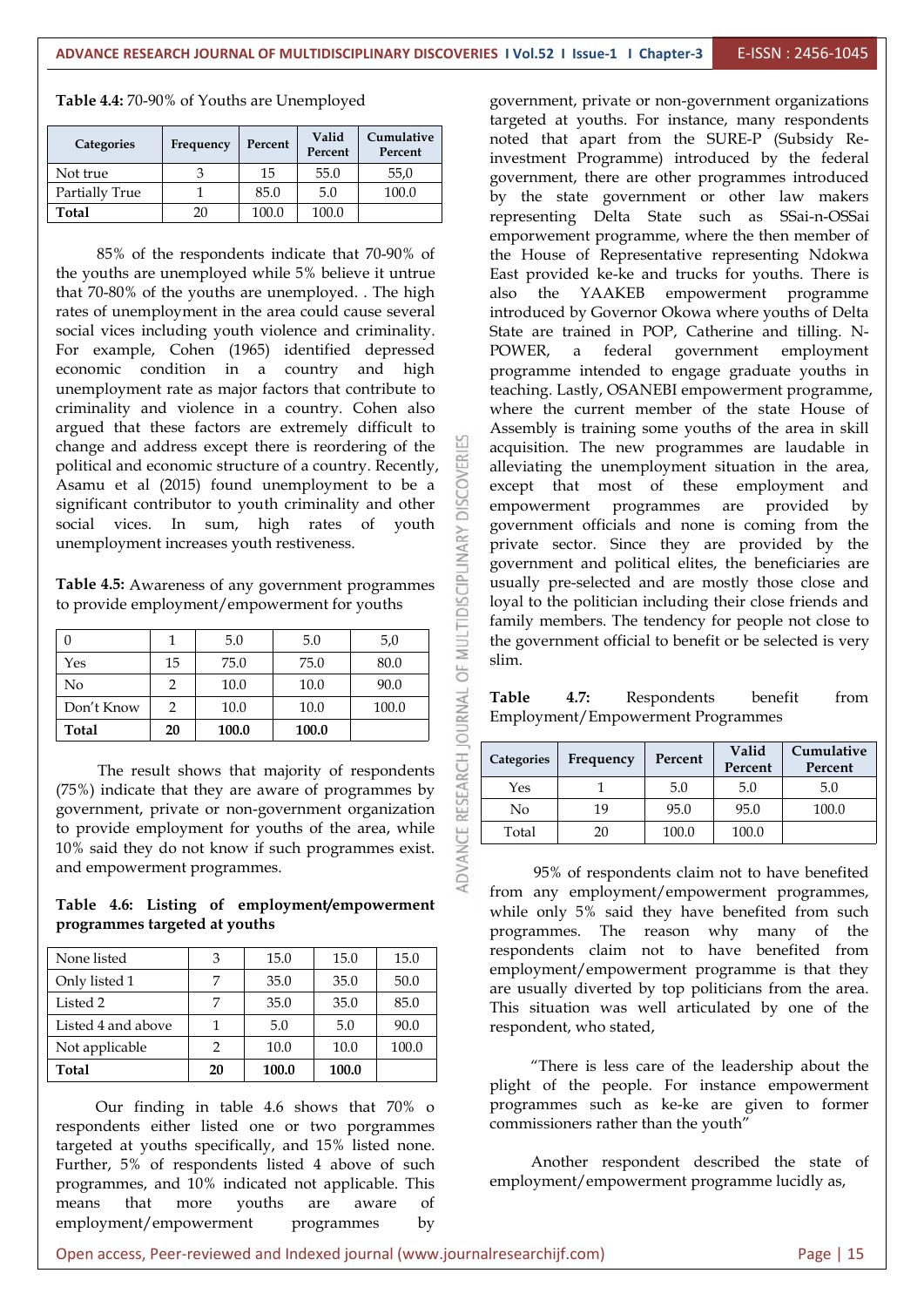<u>a</u>

"The political leaders are the ones that mostly benefit from the empowerment programmes and not the youths. For example, the ke-ke programme that was introduced by the government prior to the general election in 2015 only benefited politicians and not the poor"

**Table 4.8:** Effectiveness of Programmes in helping youths

| Categories           | Frequency | Percent | Valid<br>Percent | Cumulative<br>Percent |                | overwhelming majority of the respondents (100%)                             |           |         |                  |                              |
|----------------------|-----------|---------|------------------|-----------------------|----------------|-----------------------------------------------------------------------------|-----------|---------|------------------|------------------------------|
| Very effective       |           | 5.0     | 5.0              | 5.0                   |                | believe there is no equal opportunity for all youths in<br>selection<br>the |           | process | for              | government                   |
| Effective            |           | 35.0    | 35.0             | 40.0                  |                | employment/empowerment programmes.                                          |           |         |                  |                              |
| Not effective        |           | 35.0    | 35.0             | 75.0                  |                |                                                                             |           |         |                  |                              |
| Not at all effective |           | 15.0    | 15.0             | 90.0                  |                | Table 4.11: Chances for youths not linked to politicians                    |           |         |                  |                              |
| Don't know           | ∍         | 10.0    | 10.0             | 100.0                 |                |                                                                             |           |         |                  |                              |
| Total                | 20        | 100.0   | 100.0            |                       | $\Xi$          | Categories                                                                  | Frequency | Percent | Valid<br>Percent | <b>Cumulative</b><br>Percent |
| Total                | 21        | 100.0   |                  |                       | $\propto$<br>Ш | Yes                                                                         |           | 10.0    | 10.0             | 10.0                         |
|                      |           |         |                  |                       |                |                                                                             |           |         |                  |                              |

Total 20 100.0 100.0<br>
Total 21 100.0 100.0<br>
Data shows that 40% of respondents think the<br>
rammes are very effective, while 50% believe the<br>
rammes are not effective in helping youths. 10%<br>
spondents stated that they do not programmes are very effective, while 50% believe the programmes are not effective in helping youths. 10% of respondents stated that they do not know if the programmes are effective or not. The fact that the programmes are not effective in helping the youths was well captured by one of the respondents who described clearly how most government employment and empowerment programmes works this way:

"The selection process was not transparent, only  $\sum_{n=1}^{\infty}$ few people close to politicians are selected".

selected and benefit from government employment programmes".

Another respondent also noted: "Only few get<br>ed and benefit from government employment<br>ammes".<br>This perception about lack of transparency in<br>ion and implementation of government<br>ammes has persisted despite the introduction This perception about lack of transparency in selection and implementation of government programmes has persisted despite the introduction of several empowerment programmes by the state governor and other law makers representing Ndokwa very little East local government area.

**Table 4.9:** Government Publishes Information on Selection Process

| Categories | Frequency | Percent | Valid<br>Percent | Cumulative<br>Percent | Table 4<br>informa |
|------------|-----------|---------|------------------|-----------------------|--------------------|
| Yes        |           | 20.0    | 20.0             | 20.0                  |                    |
| No         | 15        | 75.0    | 75.0             | 95.0                  | Catego             |
| Don't know |           | 5.0     | 5.0              | 100.0                 | Yes                |
| Total      | 20        | 100.0   | 100.0            |                       | Total              |

The result shows that majority of respondents (75%) believe that government does not regularly publish information on selection process to these programmes, while 20% think they do.

**Table 4.10:** Government Ensures Equal opportunity for all youths in the Selection Process

| Categories | Frequency | Percent | Valid   | Cumulative |
|------------|-----------|---------|---------|------------|
|            |           |         | Percent | Percent    |
| Yes        |           |         |         |            |
| No         | 20        | 100.0   | 100.0   | 100.0      |
| Don't know |           |         |         |            |
| Total      | 20        | 100.0   | 100.0   |            |

**Cumulative** overwhelming majority of the respondents (100%) The result of the analysis shows that believe there is no equal opportunity for all youths in the selection process for government employment/empowerment programmes.

| Categories | Frequency | Percent | Valid<br>Percent | Cumulative<br>Percent |  |
|------------|-----------|---------|------------------|-----------------------|--|
| Yes        |           | 10.0    | 10.0             | 10.0                  |  |
| No         | 17        | 85.0    | 85.0             | 95.0                  |  |
| Don't know |           | 5.0     | 5.0              | 100.0                 |  |
| Total      | 20        | 100     | 100              |                       |  |

Table 4.9 shows that majority of the respondents (85%) believe there are very limited chances for youths not linked to politicians to be selected, while 10% think there are greater chances for youths not linked to politicians to be selected. Only 5% stated that they don't know whether or not there are greater chances for youths not linked to politicians to benefit from employment/ empowerment programmes.

**Table 4.12:** Youth Associations and CSOs make inputs in the design of employment programmes

| <b>Categories</b> |           | Percent | Valid   | Cumulative |
|-------------------|-----------|---------|---------|------------|
|                   | Frequency |         | Percent | Percent    |
| Yes               |           | 25.0    | 25.0    | 25.0       |
| No                | 15        | 75.0    | 75.0    | 100.0      |
| Total             | 20        | 100     | 100     |            |

We found that youth associations and CSOs make very little inputs in the design of employment/empowerment/programmes**.** In fact, 75% of respondents believe youth associations and CSOs do not make input, while 25% claim that they do make input.

**Cumulative Table 4.13:** Gov. Publicizes budget and expenditures information on employment programmes

| <b>Categories</b> | Frequency | Percent | Valid<br>Percent | Cumulative<br>Percent |
|-------------------|-----------|---------|------------------|-----------------------|
| Yes               |           | 100.0   | 100.0            | 10.0                  |
| Total             | 20        | 100     | 100              |                       |

The distribution in table 4.13 shows that all respondents (100%) think that the government does not publicise budget and expenditure information on employment programmes,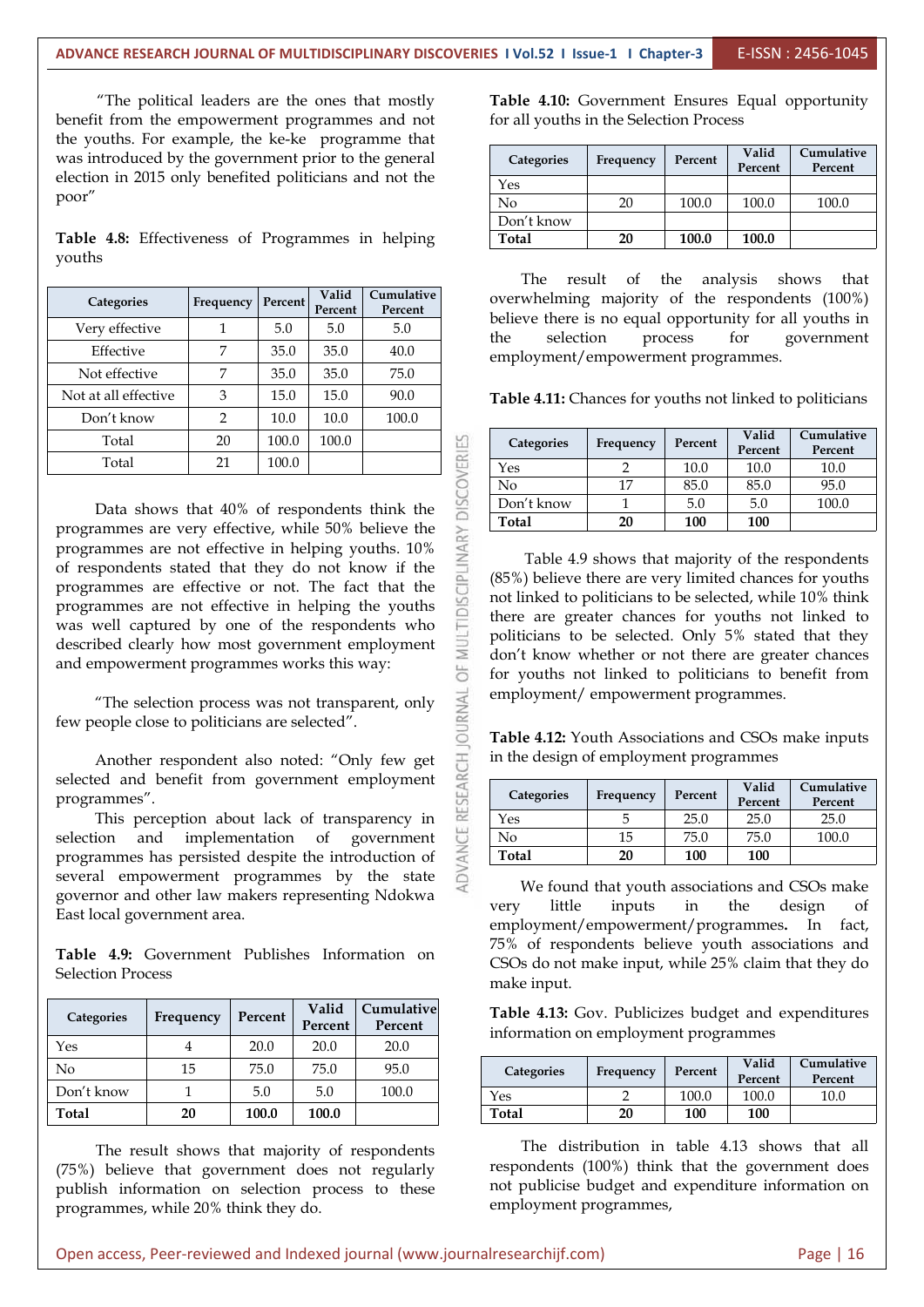**Q18A.Table 4.14:** Selection of female youths to benefit from employment programmes

| <b>Categories</b> | Frequency | Percent | Valid<br>Percent | Cumulative<br>Percent | violent y<br>to get y |
|-------------------|-----------|---------|------------------|-----------------------|-----------------------|
| Yes               | 10        | 50.0    | 50.0             | 50.0                  | success f<br>As a re  |
| No                |           | 45.0    | 45.0             | 95.0                  |                       |
| Don't know        |           | 5.0     | 5.0              | 100.0                 |                       |
| Total             | 20        | 100     | 100              |                       | criminal              |

85% of the respondents do not believe that more female youth are selected and benefit from employment and empowerment programmes, compared to 5% who said that female do benefit. Another 10% indicated that they do not know whether or not female youths benefit from government employment and empowerment programmes.

#### **4.3 Discussion of Findings**

Discussion of Findings<br>The socio-demographic characteristics of the<br>ondents show that males dominate the youth respondents show that males dominate the youth group (15) than females who are just five. Also majority of the youth fell within 26 years to 35years age bracket. These two categories make up 15 of the total respondents interviewed. This shows that unemployment is prev majority of the youth fell within 26 years to 35years age bracket. These two categories make up 15 of the total respondents interviewed. This shows that unemployment is prevalent among the youth member of the population, particularly males who make up the bulk of the respondents. Since there is high rate of joblessness among the youth in the area, majority of the respondents (13) have decided to engage<br>themselves in private businesses. themselves in private businesses.

Contrary to expectation, majority of the pondents (11) are educated at secondary school  $\frac{1}{2}$ , five (5) have completed two years of post-<br>hadary school education, while only four (4) have respondents (11) are educated at secondary school level, five (5) have completed two years of post secondary school education, while only four (4) have completed undergraduate degree programme.

bleted undergraduate degree programme.<br>The perception of lack of transparency,<br>siveness and accountability in government inclusiveness, and accountability in government employment and empowerment programmes suggest a failure of government in putting in place a team that ensures that the selection process is transparent and get to expected target populations. The government, private companies and NGOs initiate employment and empowerment programmes, but in most cases but such programmes often fail to achieve their objectives because they do not get to their target beneficiaries. In most cases, these programmes are highjacked by local political elites who ensures that their own person is given such position. Consequently, these youths become tools in the hands of politicians to be used in election rigging and intimidation of political opponents. However, many turn their anger and violence against society when their affiliation to local politicians is no longer generating the desired benefit.

**Cumulative** violent when there are limited opportunities for them This view is supported by Ted Gurr in his theory of frustration and Robert Merton's social structural theory. They argued that people become agitated and to get what they want through legitimate means.l success that is highly cherished by the Nigerian society. As a result, such individuals resort to violence and criminality in order to vent their anger at society.

> Many Ndokwa Youths engage in private businesses such as commercial motorcycle and subsistence fishing and farming as a way of ameliorating their difficult economic situation, while others retreat into a sub-culture of criminality. These activities provide illegitimate means for acquiring material things cherished by the larger society. This situation agrees with the work of Cloward and Ohlin in Iwarimie-Jaja (2003) who argued that individuals engage in criminal activities when the opportunity for them to become successful through legitimate means is restricted. Since there are limited opportunities for many youths in the Niger Delta to become successful, many of them use illegitimate means such as armed robbery, kidnapping, oil bunkering, piracy, oil theft, cyber- crime, cultism etc to acquire the material things that are highly cherished by the Nigerian society. Unemployment is a major cause of the crisis in the Niger Delta. The situation is aggravated by the lack of transparency in the implementation of government employment and empowerment programmes. As many youths are unemployed, so there is increase in the level of poverty, which leads to frustration and agitation and violence.

> Our research finding shows that there is increase awareness of the existence of government employment programmes. There is also increase publicity of such programmes. Nevertheless, selection into these schemes is not based on merit. This is because other extraneous factors such as nepotism, political god fatherism, and party loyalty still play major influence rather than educational qualification. This explains why there is less input of youth associations and CSOs in the design and implementation of these programmes. More significantly, the lack of transparency in the whole process also makes it difficult for the government to publish regularly information on the selection process, budget and expenditure, and list of beneficiaries. Since poverty is an endemic social problem in Nigeria and particularly in the Niger Delta area, the government is more likely to adopt a pre-selecting method for beneficiaries of any of their employment and empowerment programmes. This situation creates desperation, especially among jobless youths, who may be compelled to join cult groups and other criminal gangs in order to cause violence in society.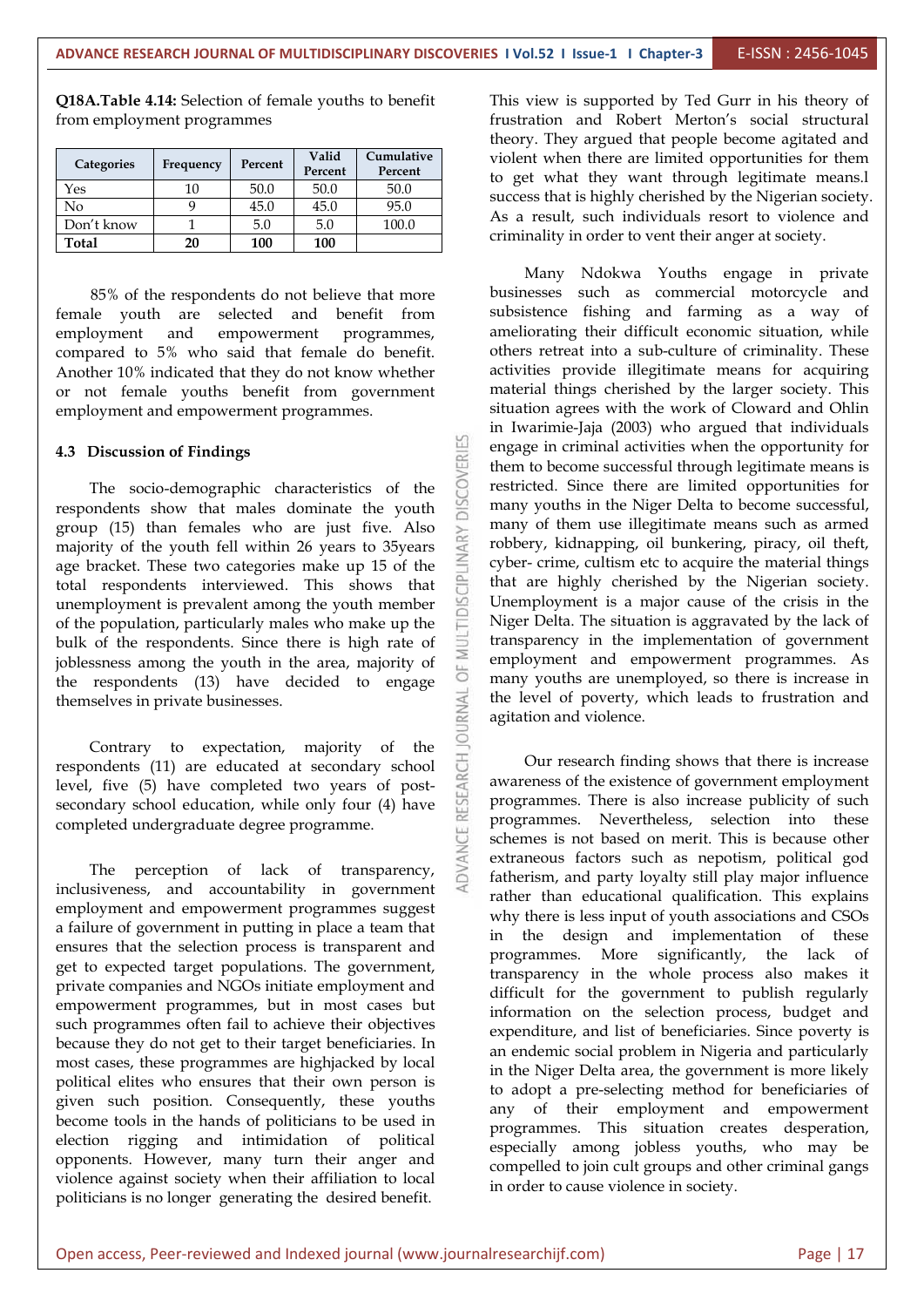#### **V. CONCLUSION AND RECOMMENDATIONS**

#### **5.1 Conclusion**

**Unemployment remains a very serious problem facing many Nigerian youths.** The problem of unemployment is quite severe among the youths who form the largest segment of the Nigerian society. In fact, over 70% of Nigerian population is youth, out of which 54% of them are unemployed (National Bureau of Statistics). When their creative talents and labour power are fully and effectively utilized, a nation can make giant strides in socio-political and economic development. Youths in Nigeria are confronted with various challenges including problem of unemployment. The challenging problem of unemployment that the youth face is the underlying factor for most of their behaviours. As a result, their perception on key questions raised in this research<br>points to a number of implications and<br>recommendations. The perception of high points to a number of implications and recommendations. The perception of high unemployment rate among them (100%) alone suggests a risk. They can express disapproval of that scondition in various ways including using violence suggests a risk. They can express disapproval of that condition in various ways including using violence against the state and society.

The conclusion drawn from the study is that the inance of males over females is due to societal and dominance of males over females is due to societal and cultural perception of youth groups in the Niger Delta  $\overline{\mathcal{L}}$ region. Nigerian society views youth groups to be strictly a male association. As a result, most women are less inclined to join and be involved in the  $\frac{35}{60}$ strictly a male association. As a result, most women are less inclined to join and be involved in the activities of such groups. Moreover, since culturally women are expected to be married and confine their life to family household, society sometimes frowns at them engaging in activities outside the home, especially joining youth groups that is already perceived as a male association.

Another conclusion drawn from this study is that majority of respondents are educated at secondary school level. This may explain why there is high level of unemployment among them, because they lack the necessary knowledge and skills to secure employment outside of the local government area. This finding supports the work of Akpan (2003) noted that there is a strong relationship between employment and educational attainment. In his study of 632 young graduates in Uyo, he found that the higher one acquires education/skill of employment, the higher the likelihood of gaining employment. Although the mere acquisition of education/skills may not necessarily make an individual employable, as is the situation today in Nigeria, including the Niger Delta, however it is gateway to finding employment. The socio-economic implication of this is that there are other intervening variables between employment and educational attainment. These may include social class, sex, tribe, religion, and connection to highly placed individuals in society, particularly politicians. An intervening variable such as political connection is the main determinant in securing employment or being selected to participate in government employment and empowerment programmes. This may also explain how some youth who are connected to political elites benefit from employment and empowerment schemes, while majority who lack such connections are not selected

#### **5.2. Limitation/Challenges to the Study**

This research is limited by our inability to administer the questionnaire to all the 20 respondents who participated in the 2015 cohort study. We recognize the fact that this is a longitudinal study in which there is likelihood for respondents to relocate. However, we believe that if there were no substitution made and all the respondents who participated in the 2015 survey were interviewed in 2016 it would have improved the research findings. The nature of the present research being a longitudinal panel study of a cohort group presents some biases. The fundamental problem of attrition or relocation of participants causes bias in the study because such drop out of participants could affect our analysis and the findings of the study. Additionally, the absence of randomization or probability sampling techniques also creates bias in the research findings, because the interpretation of result is limited to the group under study. There is also the problem of internal validity with a study that uses the purposive method of sampling because such sampling technique is not representative. Thus the problem of selection of participants which, in this case is purposive and non-random, present some serious problem with generalization.

#### **5.2.1 Issues arising during delivery**

One of the problems we faced was that not all the respondents that were interviewed in 2015 showed up for the present interview. This is because they were either sick or have relocated. In order to deal with this problem, participants were substituted with those present. We substituted three respondents in place of those who could either not be reached or have simply relocated to other places. The substitution of respondents became necessary as a way of ensuring that the questionnaire and interviews can capture the views and perception of, at least,20 respondents required for this research.

Another problem that came up during the research was where to assemble the participants for the interview. Since there was no provision made to hire a hall in order to conduct interview, it became extremely difficult to gather respondents in an open